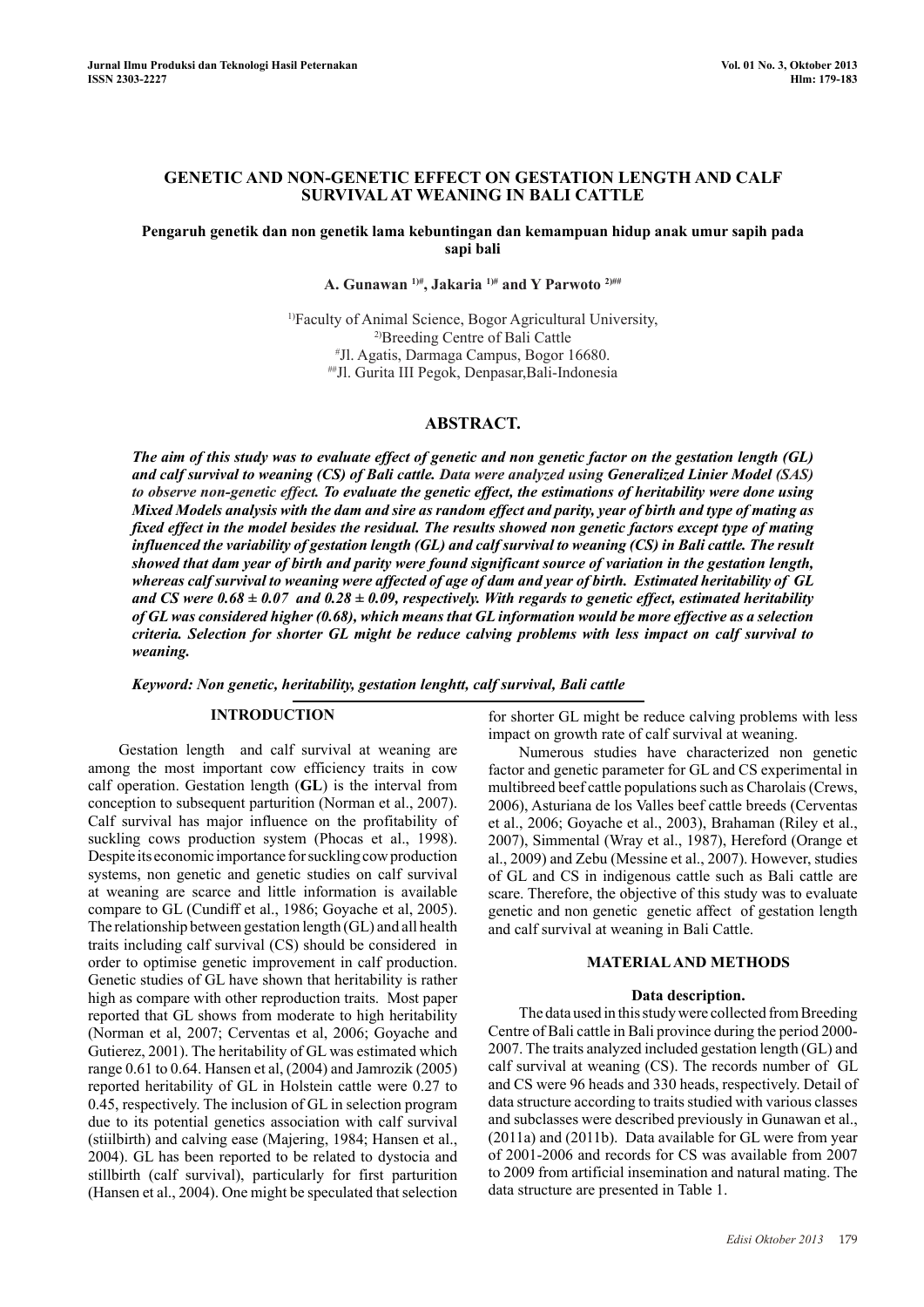Table 1. The data structure according to traits studied of Bali cattle

| Traits                           | Number of<br>records | Mean   | Standar<br>deviation | Coefficient<br>variation | Min    | Max    |
|----------------------------------|----------------------|--------|----------------------|--------------------------|--------|--------|
| Gestation length (days)          | 96                   | 270.93 | 4.47                 | 16.10                    | 194.00 | 348.00 |
| Survival calf to weaning $(\% )$ | 330                  | 92.42  | .46                  | 28.67                    | 0.00   | 100.00 |

#### **Non Genetic analysis**.

In this study non genetic factor were parity, dam year of birth, age of dam and type of mating were describe previously in Gunawan et al., (2011a). Seasons are not included in this experiment as non genetic effect because breeding centre had breeding season that regularity as mating season on December. To assess the effect of non-genetic factor on gestation length and calf survival, least squares analysis of variance were performed using the MIXED model procedure of SAS Vesrsion 9.2 (SAS, 2000) since all the traits studied were measured repeatedly in individual. Mixed models contain both fixed effect and random effect were presented in Table 2.

Table 2. Fixed and random effect used for data analysis

| Fixed effect      | Random effect |  |  |
|-------------------|---------------|--|--|
| Dam year of birth | Cows          |  |  |
| Type of mating    |               |  |  |
| Parity            |               |  |  |
| Age of dam        | Cows          |  |  |
| Year of birth     |               |  |  |
|                   |               |  |  |

Model used to analysis gestation length was used as random effect of cow, whereas dam year of birth (6 levels:2001-2005) and type of mating (2 levels: naturally and AI) and parity (3 levels:1-3) were used as fixed effect in the model. In case of calf survival to weaning are used as random effect of cows and age of dam (5 levels:2-7 year), dam year of birth (3 levels:2007-2009) and type of mating (2 level: naturally and AI) were used as fixed effect.

#### **Genetic analysis**.

To evaluate genetic effect, mixed models were performed to calculate the heritability of GL and CS which enable the implementation of additional random effect. In the heritability model, sire and dam were included as a random effect in the model which account for the genetic effect which also described previously in Gunawan et al., (2011b). The total variance and covariance components were sorted into additive and non-additive (environmental and residual genetic) components (Meyer, 1992).

$$
Y_{ijk} = \mu + S_1 + D_{ij} + E_{ijk}
$$

Where:

- $\mu$  = common mean
- $S_i$ <br> $D_i$  $=$  effect of the i<sup>th</sup> sire
- 
- $D_{ij}$  = effect of the ij<sup>th</sup> dam within the ith sire<br>  $E_{ijk}$  = uncontrolled environmental deviations  $=$  uncontrolled environmental deviations associated with each record which is assumed to be random, independent and normally distributed with a mean 0 and a common variance

Heritabilities were estimated from dam and sire

variance components, according to Becker (1992) as follows:  $\sim$ 

$$
h^2 d = \frac{\delta^2 d}{(\delta^2 s + \delta^2 d + \delta^2 w)}
$$

where:

 $h^2_{d}$  =heritability from dam component  $\delta^2$  $\delta^2$ <sub>d</sub><br> $\delta^2$ <sub>u</sub> = sire variance component

= dam variance component

 $=$  within progeny variance component

Standard errors for heritability estimated were approximated following the method Becker (1992):

$$
SE(h2s + d) = \sqrt[4]{\frac{\frac{2}{K_{3}^{2}} \left[\frac{MS^{2} s}{s-1+2} + \frac{MSd^{2}}{d-s+2}\right]}{S^{2}T}}
$$

$$
K_{3} = \frac{1}{S-1} \left[\frac{N - \sum n^{2} 1}{n1}\right]
$$

where:

 $MS<sub>n</sub>$  = Mean square dam  $MS$  = Mean square sire  $d_{\rm T}^2$  $=$  Total variance  $d =$ Number of dams  $s =$  Number of sires

 $K<sub>3</sub>$  = Number of progeny per sire

#### **Results and Discussion**

# **Gestation lenght**

Gestation lenght (GL) of cows between 2001 to 2006, base on 96 observations averaged  $270.93 \pm 4.47$  days (Table 3). This GL mean is smaller to others reported in beef cattle. Goyache et al., (2002) reported heritability of GL for the mean GL of Asturiana de Los Valles beef cattle was 287. Valejo et al (1989) obtained mean for GL in Simmental, Charolais and Rubia Galega cattle were 289; 284 and and 289, respectively. Differences between GL means varied by breed of cattle. Norman et al., (2007) reported Brown Swiss, Holsteins, and Jerseys, which had the most heifer gestations, had cow GL that was 0.3 to 1.6 d longer than heifer GL

Gestation length was significantly  $(P<0.05)$  affected by dam year of birth and parity but not by type of mating (Table 3). Gestation length was significantly affected by dam year of birth (2001-2005). The female younger calves born during year 2005 gave birth calve earlier than those born in 2001 to 2003 (Table 3). Older cows carried calves longer (< 1 d) than did younger cows (Norman et al, 2009). King et al., (1985) reported for embryo-transfer pregnancies in beef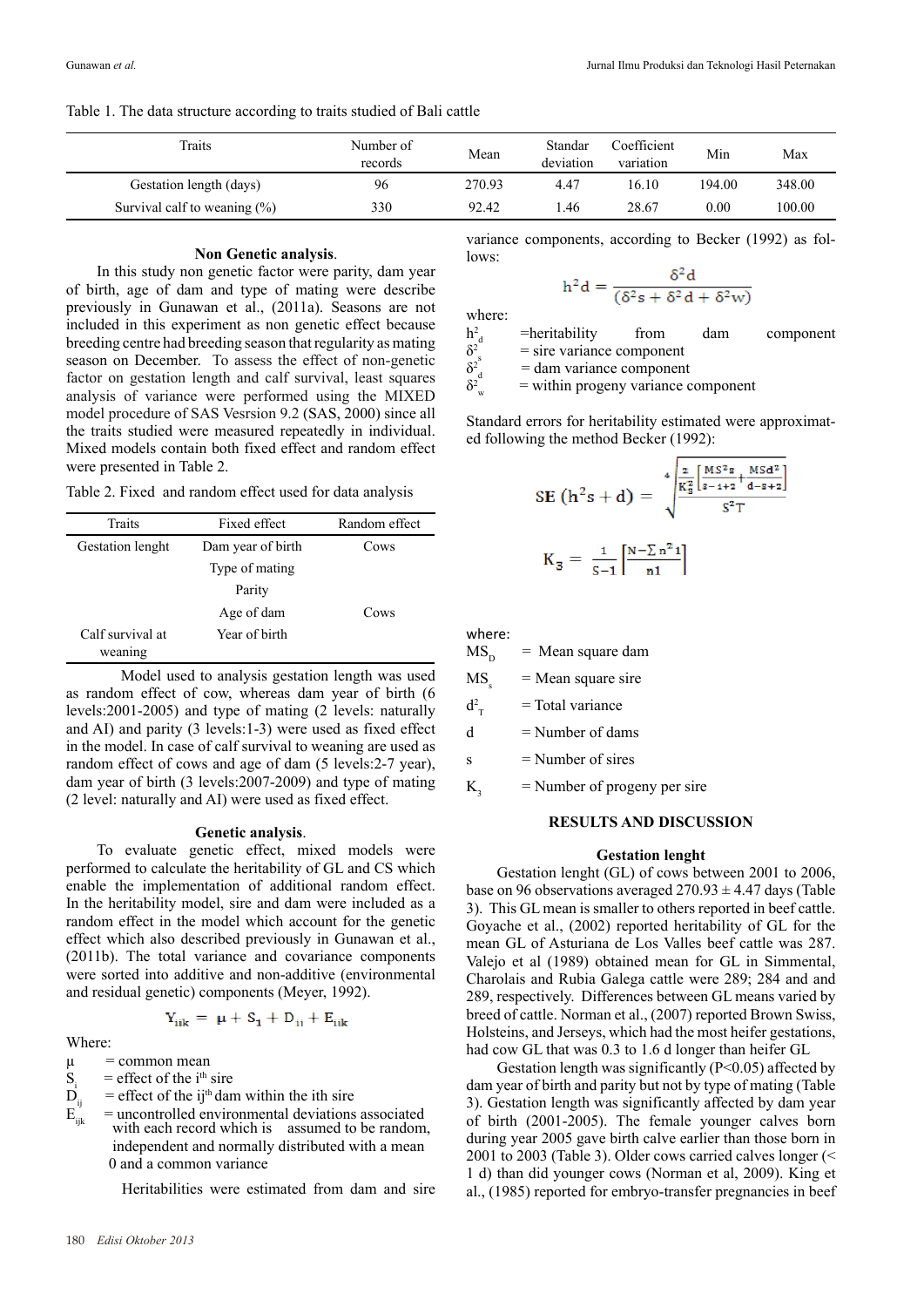cattle showed that GL of young  $(< 4$  yr old) recipients was 2.7 d shorter than for older recipient. Cundiff et al., (1998) reported that GL were shorter for calves born to cows calving at 3 year of age, and for calves born to calves of cows age 5 to 9 years compared with those cows > 12 year of age. The results of this study are in agreement with previous work wherein olders cows tended to produce calves having a longer GL (Norman et al., 2009; McClintock et al., 2003;

Hagger et and Hofer, 1990)

In case of parity has been affected to GL was showed that cow parity 2 and 3 have longer GL than heifers (parity 1). Shorter GL for first parity or for younger ages is in agreement from several studies in heifers (Hagger et and Hofer, 1990; McClintock et al., 2003, Norman et al, 2009). King et al., (1985) cited 5 studied that indicated shorter GL

Table 3. Least square means with their standard error (SE) for gestation lenght (days) of Bali cattle

| Factors           |                | N             | Gestation lenght (days)       |
|-------------------|----------------|---------------|-------------------------------|
| Type mating       | Naturally      | 77            | $269.91 + 5.03$               |
|                   | AI             | 19            | $275.96 + 9.67$               |
| Dam year of birth | 2001           | $\mathcal{I}$ | $310.00 + 9.04$ <sup>a</sup>  |
|                   | 2002           | 13            | $271.08 + 10.04$ <sup>b</sup> |
|                   | 2003           | 35            | $271.11+7.63b$                |
|                   | 2004           | 17            | $288.06 + 8.13b$              |
|                   | 2005           | 24            | $246.67 + 9.00^{\circ}$       |
| Parity            | -1             | 43            | $270.93 + 6.53$ <sup>a</sup>  |
|                   | $\overline{2}$ | 42            | $277.55 + 6.40^b$             |
|                   | 3              | 11            | $275.60 + 15.30^b$            |

Supercripts in a column indicating significant differences  $(P<0.05)$ 

for heifers than for cows. Hagger and Hoffer (1990) reported parity was 1 of the 2 largest effect on GL in a 3-bredd study (Braunvieh, Simental and Swiss Black) study. That pattern across and within parity could indicate that small size which is correlated with age, affected GL. However, animal weight were not available for confirmation.

The type of mating had no influence on GL. It means that cow bred by artificial insemination had no differential effect on average GL than naturally bred cow (Table 3). No different calving of artificially bred cow compared to those mated by bulls was probably as a result good management for detection reproduction aspect in breeding centre.

#### **Calf survival**

The average number of calf survival were lower

The overall means for calf survival at weaning (CS) was  $92.42 \pm 1.46$  %. Age of dam and year of birth were significantly ( $P < 0.05$ ) influenced calf survival at weaning, while type of mating did not show any significant ( $P >$ 0.05) effect on calf survival at weaning (Table 4).

in 2007 compare than 2008 and 2009. The average calf survival on 2007, 2008 and 2009 were 84.44; 93.33 and 97.50 %, respectively. The significant effect of year could be attributed to variability in management and climate especially between different years (Riley et al., 2007). The majority of lower calf survival to weaning in Bali cattle presumed to be caused in the dry season when feed resources are low in quality and quantity, leading to milk production as low as 1.5 L per day (Belli, 2002).

Age of dam was significantly affected on calf survival at weaning. Calf calved by young cows with 2 year old had lower calf survival than that calved after 2 year of age (Table 4). Lower calf survival at weaning occur in newborn calves and in absent of proper mothering and management supported. The lower calf survival in calf calved by younger mother are seem to be consistent with other age associated lower of cow performance (Riley et al., 2007). One of the most important age-dependent factors affecting lower calf survival is the structure and quality of

Table 4. Least square means with their standard error (SE) for Survival calf to weaning (%) of Bali cattle

| Factors           |                | N   | Preweaning mortality (%)     |
|-------------------|----------------|-----|------------------------------|
| Type mating       | Naturally      | 241 | $92.95 + 1.65$               |
|                   | AI             | 89  | $91.01 + 3.05$               |
| Year of birth     | 2007           | 90  | $84.44 + 3.84$ <sup>a</sup>  |
|                   | 2008           | 120 | $93.33 + 2.29$ <sup>b</sup>  |
|                   | 2009           | 120 | $97.50 + 1.43$ <sup>b</sup>  |
| Age of dam (year) | $\overline{c}$ | 16  | $75.00 + 11.20$ <sup>a</sup> |
|                   | 3              | 42  | $88.10 + 5.06$ <sup>ab</sup> |
|                   | 4              | 72  | $94.44 + 2.72^b$             |
|                   | 5              | 59  | $93.22 + 3.30^b$             |
|                   | 6              | 72  | $90.28 + 3.50^b$             |
|                   |                | 45  | $97.78 + 2.20^b$             |

Supercripts in a column indicating significant differences  $(P<0.05)$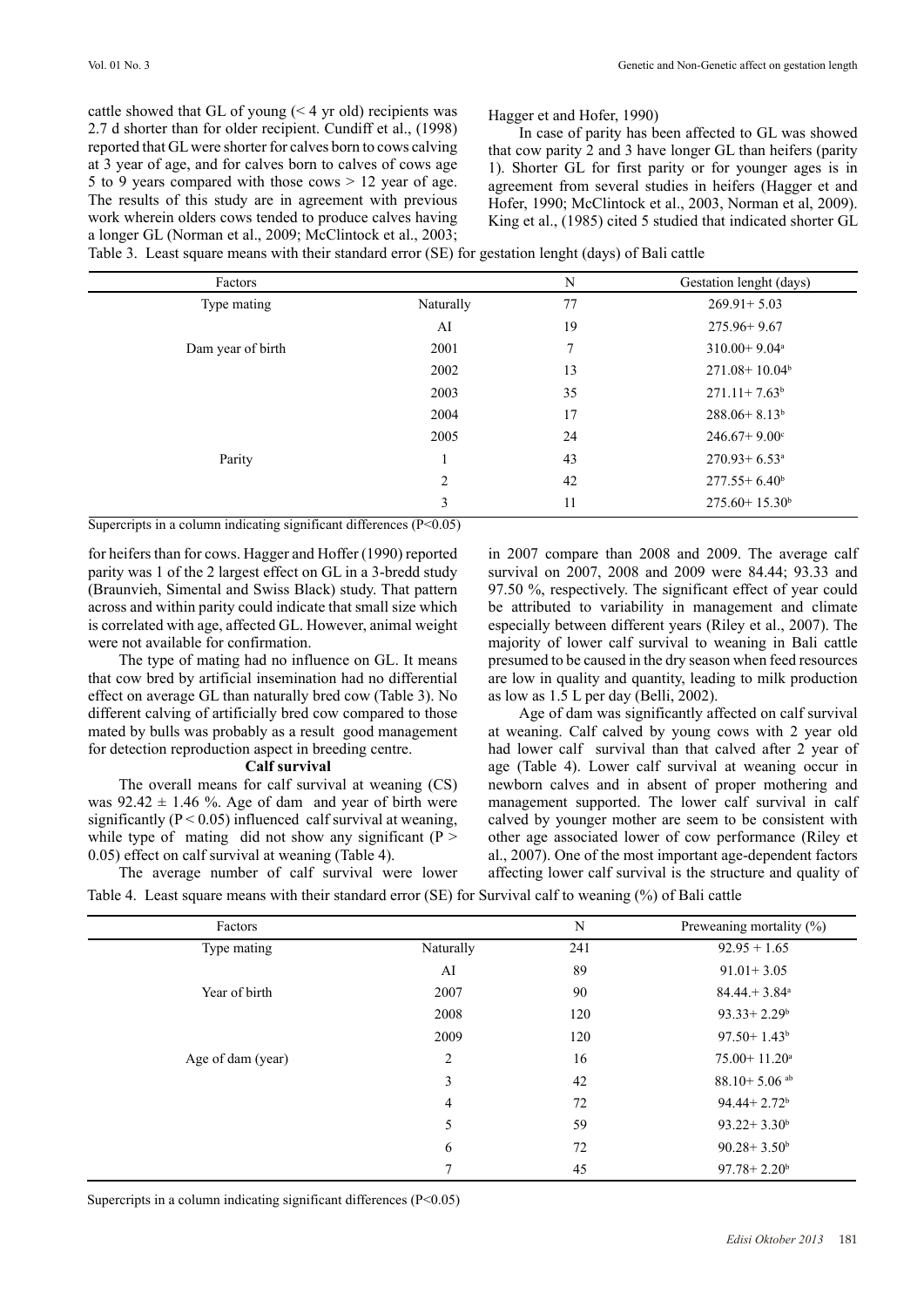the dam's udder (Edwards, 1982). Maternal inclination of cows may be substandard relative to cows and therefore negatively affect calf birth vigour and lower calf survival to weaning. Abnormal maternal behaviour, especially among heifers was associated with increased time from birth to first nursing (Rowan, 1992). Another potential source of agerelated stress (especially for heifers and aged cows) may be associated with the effort to match nutrient intake with lactation and body maintenance requirements (Riley et al., 2007).

The average percentage of calf of survival in Bali cattle was not depend largely on the mating system being practices. Although calf survival to weaning has been pointed out as a problem inherent to *Bos sondaicus* cattle such as Bali cattle. Poor suckling ability of weak calves may result in inadequate colostrum intake. Thus, the most frequent causes

for calf losses are poor immune-competence, subsequent illness (gastro-respiratory diseases), starvation, and other secondary causes may have lower calf survival as the underlying cause (Rea et al., 1996).

## **Heritability**

Heritability and standard error for gestation length (GL) and calf survival at weaning (CS) are presented in Table 5.

## **Gestation length (GL)**

Heritability estimation for gestation length (GL) in Bali cattle was  $0.68 \pm 0.07$  (Table 5). The heritability estimates for GL in this study correspond well with Crews (2006) who reported heritability estimated for GL for Canadian Charolais cattle which ranged from 0.61 to 0.64. However, these estimates are higher than those usually found in literature for beef cattle. Cervantes et al., (2006) and Goyache et al.,

Table 5. Estimated Heritability and Standard Errors for gestation length and survival of calf preweaning in Bali Cattle

| Traits                | Number of Animal | VA      | <b>VE</b> | VP      | $h2 + SE$     |
|-----------------------|------------------|---------|-----------|---------|---------------|
| Gestation lenght (GL) | 96               | 1088.98 | 505.30    | 1594.28 | $0.68 + 0.07$ |
| Calf of survival (CS) | 330              | 15.139  | 372.404   | 52.379  | $0.28 + 0.09$ |

VA=Variation of Aditif, VE=Variation of Environment, Vp=Variation of Phenotype

(2005) reported heritability of GL for the Spanish beef cattle were 0.33 and 0.11, respectively. Norman et al., (2007) and Shook (2002) obtained heritability for GL in Holstein cattle were 0.20 and 0.24, respectively. Hansen et al., (2004) and Jamrozik et al., (2005) estimated direct heritabilites of GL Holstein were 0.27 and 0.45, respectively. Difference found among result probably due to breed differences, statistical analysis (animal or sire models), selection pressure within population, sample size and environmental effect (Abdullah and Olutogun, 2006). The higher estimate of heritability for GL observed in this study indicates that there is potential for improvement of this trait through selection. High heritability values of GL in Bali cattle suggest that selection on the basis of individual performance will be effective to achieve the decreasing of GL. GL information would be more effective as a selection criteria i.e to shorten average GL in the breed. Selection for shorter GL might be reduce calving problems with less impact on growth rate (Wray et al., 1987). The consequences (e.g calf mortality, reduced selection pressure) and expected benefits (e.g. improved rebreeding performance).

### **Calf of survival**

Estimated heritability in Bali cattle breed for calf survival to weaning (CS) was 0.28± 0.09 (Table. 5). Prediction of heritability for CS of Bali cattle in this study also was included in range of CS of beef cattle as summarized by Roughsedge et al., (2005) and Cerventas et al., (2006). Roughsedge et al., (2005) calculated an average heritability of CS from 4 British beef breeds from 0.13 to 0.39. Cervantes et al., (2006) estimated heritability of CS in Spanish beef cattle was 0.22. Nevertheless, these estimates are higher than the value obtained in some literature. Goyache et al.,(2003) estimated heritability of CS in Spanish beef cattle was 0.14. Also, the estimate of heritability reported in multibreed beef cattle populations (from 0.04 to 0.19; Guerra et al., 2006), Brahman cattle (0.06; Riley et al., 2007) and Danish

Holstein for calf survival (0.10; Hansen et al., 2004). The moderate estimated heritability for CS observed in this study indicates that there is potential for improvement of this traits through selection. The improvement of calf survival rates have been recommended to use a correlated response to direct selection for calving ease (Cubas et al., 1989). The high positive genetic correlation were reported between calf of survival with calving ease (Meijering, 1984; Cubas et al., 1989 ). This seemed to be more feasible alternative in view of the low to modearate heritability such as calf of survival. Selection to improve calf survival rate at weaning would lead to an improvement in calf viability at all earlier ages (Goyache et al., (2003).

#### **Conclusions**

Non genetic factors except type of mating influenced the variability of gestation length (GL) and calf survival to weaning (CS) in Bali cattle. Dam year of birth and parity were found significant source of variation in the gestation length, whereas calf survival to weaning were affected of age of dam and year of birth. Estimated heritability of GL and CS were  $0.68 \pm 0.07$  and  $0.28 \pm 0.09$ , respectively. With regards to genetic effect, estimated heritability of GL was considered higher (0.68), which means that GL information would be more effective as a selection criteria. Selection for shorter GL might be reduce calving problems with less negative impact on calf survival to weaning.

## **References**

**Abdullah A R and O Olutogun.** 2006. Estimates of genetic and phenotypic parameters for preweaning growth traits of N'Dama (Bos Taurus) calves in the humid tropics of Nigeria. Livest. Res. Rur. Develop. 18(120). Retrieved December 1, 2006, from http:// www.cipav.org.co/lrrd/lrrd18/8/ab du18120.htm